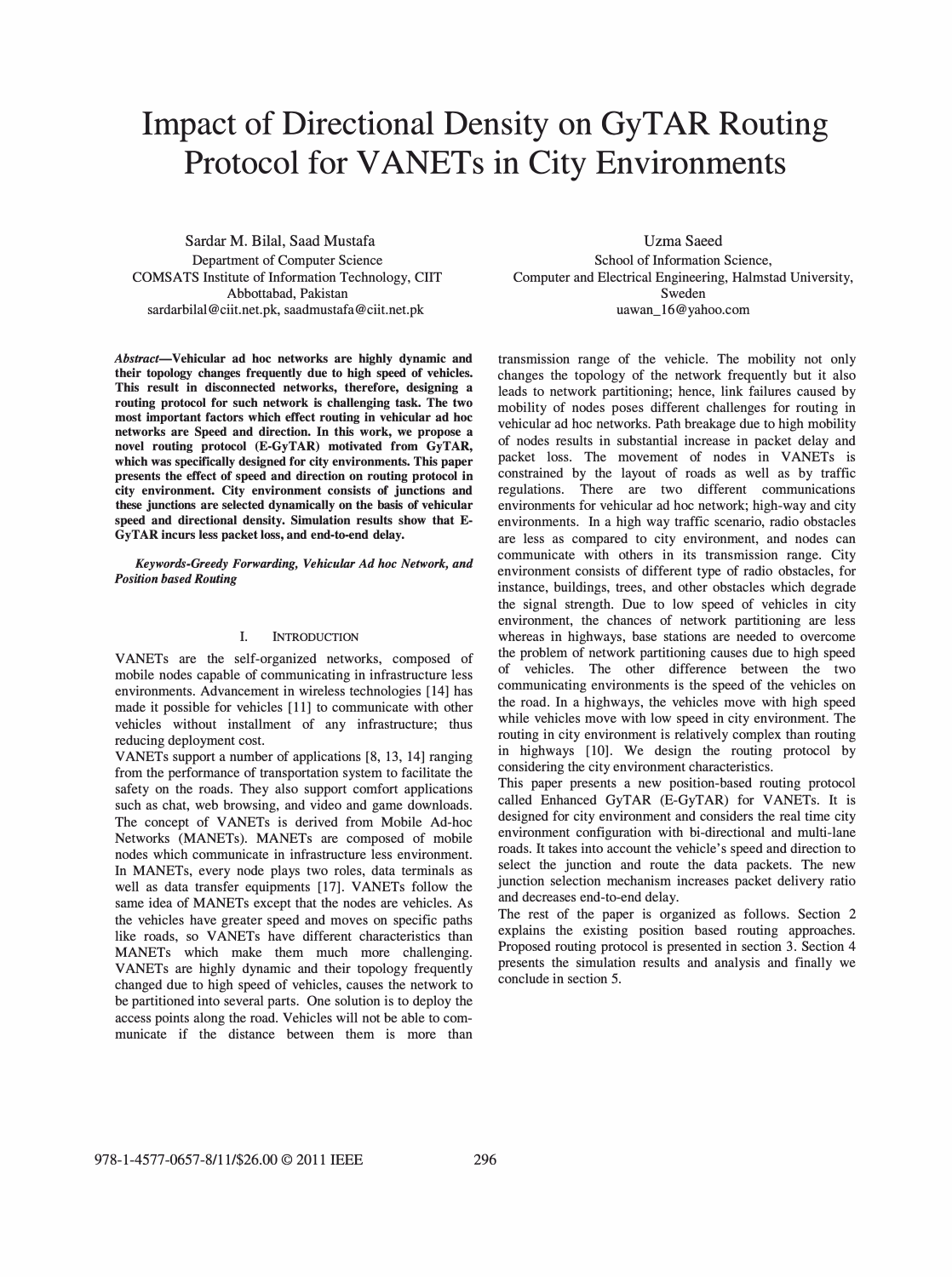# II. POSITION BASED ROUTING APPROACHES

Today modern vehicles are equipped with digital maps, GPS receivers, and a navigation system. Therefore, the availability of position in vehicles motivates the study of position based routing for VANETs. It is shown experimentally that position based routing protocols outperforms non-position based schemes. Position based routing protocols scale well, even in the case of highly dynamic networks. In [5, 8], the authors compare the performance of ad hoc routing protocols (e.g., AODV and DSR) against position-based routing protocols. Many position-based routing protocols have been proposed in literature [1]; a few of them are described here.

Greedy Perimeter Stateless Routing (GPSR) [9] is designed to handle mobile environments. GPSR works well in a highway scenario where the nodes are evenly distributed but suffers in a city environment due to presence of obstacles and because of these obstacles it switches to face routing. Geographic Source Routing (GSR) [11] and Anchor-based Street and Traffic Aware Routing (A-STAR) [12] both are designed for routing in the city environment. Both routing protocols suffer from the simple greedy routing approach (forwarding the packet to the one which is closest to the destination) without taking into account the speed and direction of the vehicle before selecting the destination junction or anchor.



Figure 1. Problem in GyTAR junction selection mechanism.

Improved Greedy Traffic Aware Routing protocol GyTAR [7] is geographic routing protocol which dynamically selects junction on the basis of traffic density and curvemetric distance to the destination in order to find robust routes within the city. The use of digital maps is helpful to find the position of neighboring junctions. The junction who has the highest score is selected as a next destination junction on the basis of vehicular traffic density and curvemetric distance to the destination. Thus, it selects the next junction who has higher vehicular traffic and geographically closest to the destination junction.

GyT AR has some limitations [1, 19]. First, it does not consider the direction of vehicles before selecting the next junction. As a result, GyTAR can select the junction which has higher traffic density but vehicles move opposite to direction of destination as shown in figure 1. In figure 1, all

the vehicles moves towards current junction from junction 12. In this scenario, GyTAR selects J2 as a next destination junction without taking into account the directional density i.e., number of vehicles moving in the direction of destination from current junction to junction 12. Second, GyTAR suffers from local maximum problem as all the vehicles have moved away. In this scenario, packet travel towards current junction resulting in increased end-to-end delay and decreased packet delivery ratio. This problem can be addressed by measuring the directional density before selecting the next junction.

# III. ENHANCED GYTAR ROUTING PROTOCOL

Enhanced GyTAR (E-GyTAR) is an intersection-based geographic routing protocol which is the enhanced version of GyT AR routing protocol. It uses directional density to its good effect. It consists of three modules (1) enhanced junction selection mechanism, (2) data forwarding, and (3) recovery strategy.

#### A. Assumptions

We assume that GPS device is incorporated in vehicles through which vehicle finds its own position. Furthermore, information regarding destination vehicles is provided by a location service like GLS (Grid Location Service) [15] or HLS (Hierarchical location services) [18]. Source vehicle can not route the data packets with out knowing the geographical location of the destination. Junctions are vital component in routing protocols. Most of routing protocols use them as anchors. Packets travel anchor-by-anchor to reach the destination. This information of anchors or junctions is provided by the pre-loaded digital maps. Modern vehicles are equipped with navigation system. This system contains digital maps for navigation purpose which provide street level map. So, it becomes valid assumption under the circumstances.

We also assume that every vehicle is aware of the vehicular traffic density which makes it possible to select the junction having highest vehicular traffic density in the direction of destination. Vehicular traffic density means the number of vehicles between two junctions. A distributed mechanism is proposed to find the vehicular traffic density between two junctions [16]. On the basis of above-mentioned assumptions, we give a detailed description of our proposed routing mechanism.

#### B. Enhanced Junction Selection Mechanism

In E-GyTAR, junctions are selected dynamically, one by one while taking into account the number of vehicle(s) moving in the direction of candidate junction and curvemetric distance from candidate junction to the destination, and then set the score of each candidate junction accordingly. The junction with highest score is selected as a next destination junction. Thus, packets travel between the two junctions having higher directional density. To assign the score to each candidate junction, we used the formula:

$$
(N_j) := \alpha \times [D_j] + \beta \times [T_j]
$$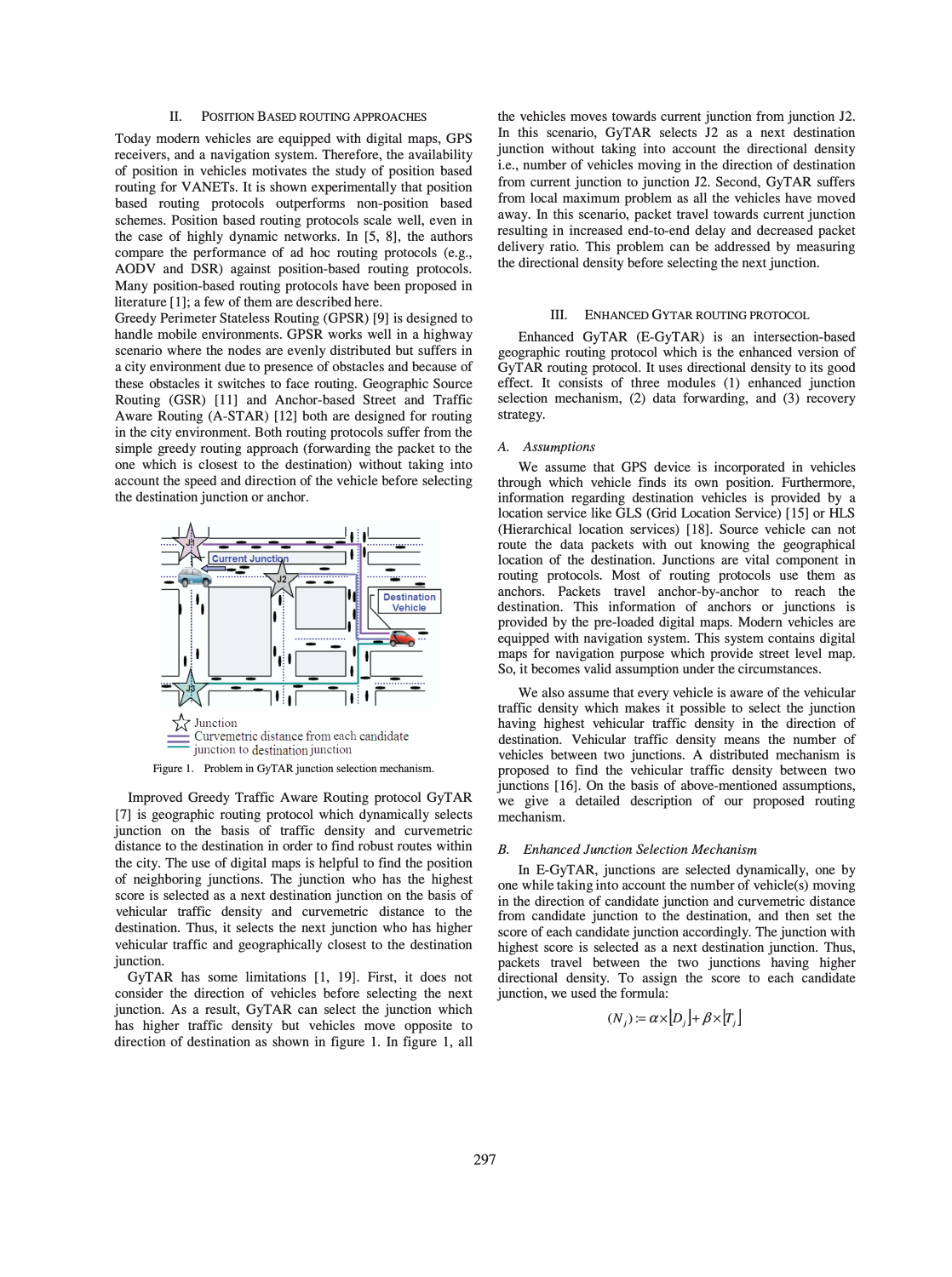Where  $\alpha$  and  $\beta$  are the weighting factors having value 0.5 each. Number of vehicles moving from the current junction to each candidate junction (directional density) is represented by

 $D_j$  and  $T_j$  represents the curvemetric distance. As shown in Figure 1, the E-GyTAR selects  $J_3$  as a next destination junction on the basis of directional traffic density which causes the packet to travel along the street having higher number of vehicles moving in the direction of destination, thus, reduces end-to-end delay. The other advantage of selecting  $J_3$  as a next destination junction is to avoid the local maximum problem which occurs when selecting  $J_2$  as a next destination junction. It increases the probability of connectivity which effects the packet delivery ratio as well.

The problem with GyTAR is that it doesn't take into account the information of direction of each node. As a result, GyT AR can select the junction which has higher traffic density but vehicles move opposite in direction of destination. So there are chances of less connectivity in selected junction which can also effect the routing between junctions as shown in Figure 1. In above figure, GyTAR selects J2 as a next destination junction which is the closest junction to the destination having highest vehicular density but all the vehicles move opposite to the direction of destination. In this scenario, packet may travel towards current junction which increase the end-to-end delay and also affect the packet delivery ratio. This problem can be solved by carefully selecting the next junction.

# C. Routign Between Junctions

E-GyT AR uses the improved greedy approach to route the packets between the two involved junctions as presented by GyT AR protocol [7]. Each vehicle maintains the neighbor table which is updated periodically in which it records the speed, velocity, and direction of its neighbor vehicles.



Figure 2. Routing between junctions

When the source vehicle needs to forward the data packets, it consults its neighbor table to find the new predicted position of neighboring vehicles.

When forwarding vehicle wants to forward the packet towards destination junction at time tl, it will consult its neighbor table and finds vehicle (2) is closest vehicle to the destination junction moving in the same direction as the forwarding vehicle as shown in figure 2. Vehicle (1) also moving in the same direction and has greater speed than vehicle (2). Forwarding vehicle will come to know through neighbor table that vehicle (1) will overtake the vehicle (2) at time t2 and it becomes closest vehicle to the destination. So, forwarding vehicle will select vehicle (1) as a next hop. With out the use of prediction mechanism, vehicle (4) will be selected as a next hop.

#### D. Recovery strategy

With the introduction of directional traffic density, curvemetric distance, and improved greedy routing approach, there are still chances that packet gets stuck in local maximum problem. E-GyTAR uses carry and forward approach in order to recover from the local maximum problem. The forwarding vehicle will carry the packet until next junction or another vehicle enters its transmission range.

# IV. SIMULATION AND RESULTS

To evaluate the performance of proposed technique, simulations are carried out in a network simulator GLOMOSIM (Global Mobile system Simulator) [3]. To evaluate the proposed technique, other routing protocols (GyT AR and GSR) are also implemented in GLOMOSIM.

The selection of the mobility model for VANETs simulation is important because it should reflect as closely as possible the real vehicular activities. The mobility model also affects the performance of protocols as explained in [4]. The vehicular mobility pattern is generated by using VanetMobiSim [6], which simulates a  $2500 \times 2000$   $m<sup>2</sup>$  area. VanetMobiSim can support the micro and macro mobility and it is an extension for the CANU mobility simulation environment [2]. Multi-lanes, multi-directional roads, and other road variations are also considered during simulation. All the other parameters are summarized in table 1.

| SIMULATION/SCENARIO  |                              | <b>PARAMETER</b><br><b>SETTING</b> |            |
|----------------------|------------------------------|------------------------------------|------------|
| Simulation           | 200s                         | of<br>Number                       | 75-200     |
| Time                 |                              | vehicles                           |            |
| Map Size             | 2500<br>2000<br>$\mathbf{x}$ | Vehicle speed                      | $35-60$    |
|                      | m <sup>2</sup>               |                                    | Km/h       |
| <b>MAC</b>           | 802.11 DCF                   | Transmission                       | 266 meter  |
| protocol             |                              | Range                              |            |
| $\alpha$ f<br>Number | 16                           | <b>Traffic Model</b>               | 15<br>CRR  |
| intersection         |                              |                                    | connection |
| of<br>Number         | 24                           | Packet size                        | 128 byte   |
| roads                |                              |                                    |            |

TABLE I SIMULATION SETUP

In Figure 3, we measured the packet delivery ratio against the different (constant bit rate) CBR traffic. E-GyTAR achieves the highest packet delivery ratio than the other protocols. This is because in E-GyT AR, the junction is selected by taking into account the directional traffic density. It increases the probability of connectivity and thus, increases the packet delivery ratio. While in GyTAR, the path is determined by considering only the traffic density. It does not take into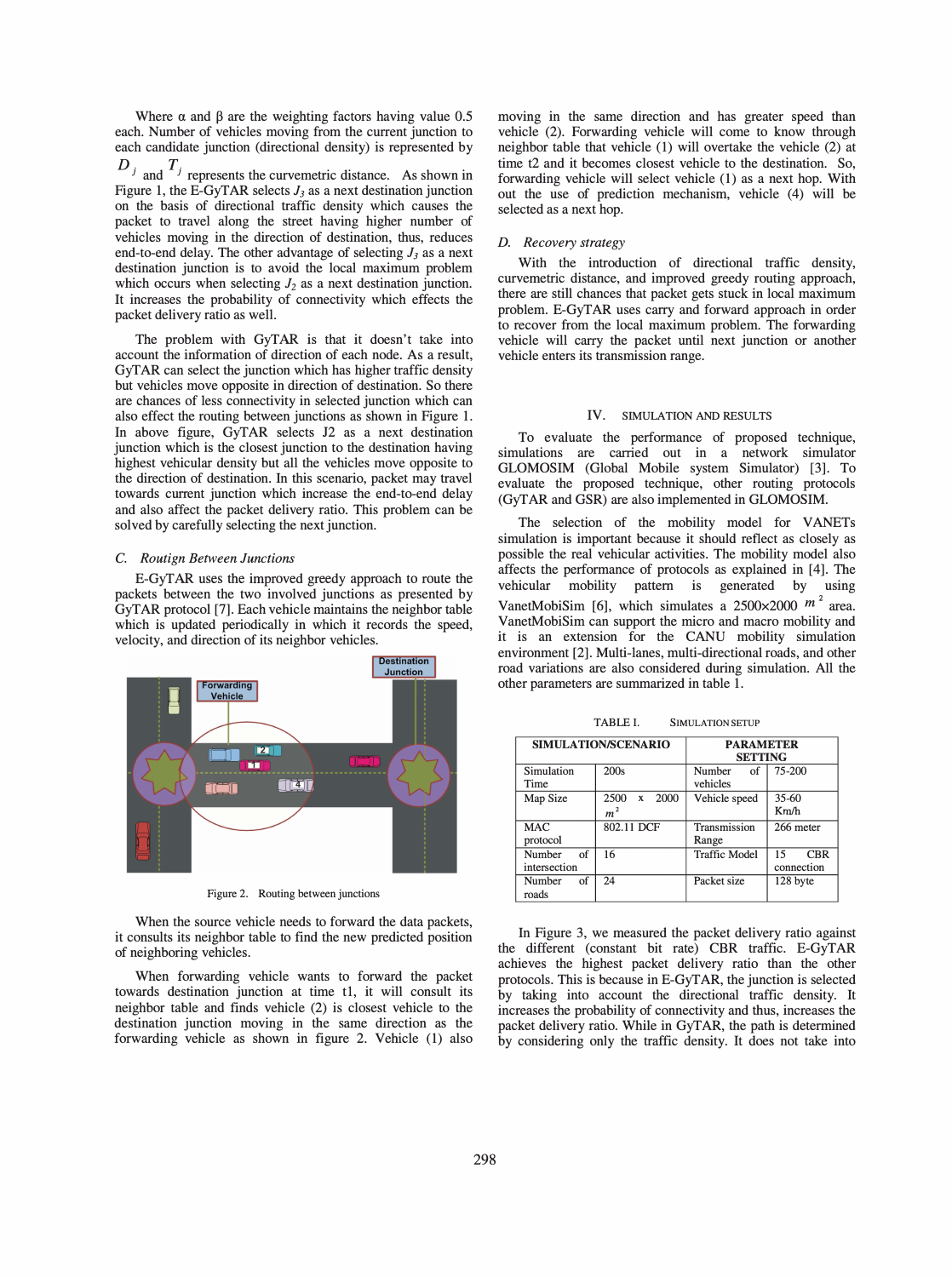account the number of vehicles moving in the direction of destination.



Figure 3. Delivery ratio vs. packet sending rate (175 Nodes)

GSR achieves the lowest packet delivery ratio among all the other protocols. This is because in GSR, the source computes the path which the packet has to traverse in order to reach he destination. It does not take into account the vehicular traffic; hence, it may use those parts of street which has less connectivity which decreases packet delivery ratio.

Figure 4 illustrates the effect of increasing network traffic density. Probability of connectivity increases by increasing the number of vehicles which in turn, increases the packet delivery ratio. So, packet delivery ratio increases by increasing the number of nodes for all three protocols.



Figure 4. Delivery ratio vs. number of nodes at 5 packets/sec

It has been observed that by increasing the network traffic, the impact of directional traffic density on the routing protocol is substantial decreased because of the fact that, there are enough vehicles moving in opposite direction to provide the connectivity.

GSR does not consider the traffic density which causes delay as shown in Figure 5. GyTAR achieves much lower endto-end delay than GSR. This is because of the fact that GyTAR uses traffic density during junction selection mechanism but it still selects a junction which has less connectivity in the direction of destination as compared to selects a junction which

has higher connectivity in the direction of destination (directional traffic density).



Figure 5. End-to-end delay vs. packet sending rate (175 nodes)

In other words, it may be possible that GyTAR may select the junction which has higher connectivity but not enough vehicles moving in the direction of destination which causes delay. Figure 6 shows decrease in end-to-end delay with the increase in network density. This is because by increasing the network density, the probability of connectivity will be increased which results in decrease end-to-end delay for all the three protocols.



Figure 6. End-to-end delay vs. number of nodes at 5 packets /sec

## V. CONCLUSION

This work presents Enhanced-GyTAR protocol based on GyT AR protocol and also shows the impact of directional density on routing protocol for vehicular ad hoc networks especially in city environments. E-GyTAR achieves higher packet delivery ratio and lower end-to-end delay than GyTAR.

As for as future work is concerned, we are currently studying different strategies to make the routing protocol more adaptive to the situation by considering both directional traffic density and non-directional traffic density. We are also investigating different distributed methods for vehicular traffic estimation.